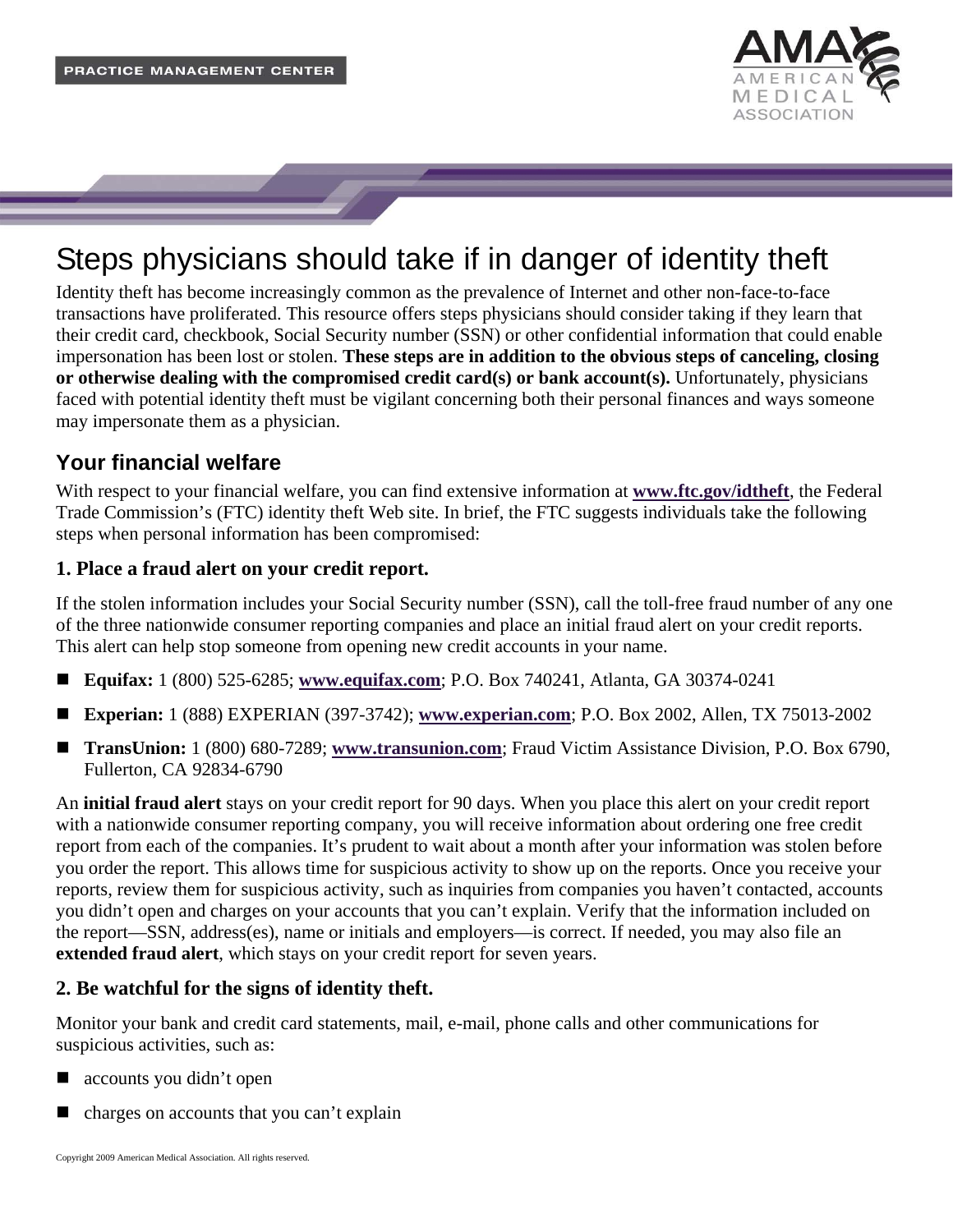- **fraudulent or inaccurate information on credit reports**
- failure to receive bills or other mail

Follow up with creditors if your bills don't arrive on time. A missing bill could mean an identity thief has taken over your account and changed your billing address to cover his or her tracks.

- $\blacksquare$  receipt of credit cards for which you did not apply
- credit denials
- offers of less favorable credit terms
- calls or letters from debt collectors or businesses about merchandise or services you didn't purchase

#### **3. Consider signing up for a credit monitoring service.**

If you are offered free credit monitoring by a company that has experienced a security breach, you should consider accepting this offer. Credit monitoring from a reputable company can help you quickly detect any misuse of your information.

## **4. File an identity theft report if your information is misused.**

File a report about your identity theft with the police, and file a complaint with the FTC. Visit **[www.ftc.gov/idtheft](http://ftc.gov/idtheft)** to file your complaint and access "Take Charge: Fighting Back Against Identity Theft" for detailed information on other steps you can take in the wake of identity theft.

## **Your professional identity**

With respect to a physician's professional identity, there are also several steps you should consider to protect against someone filing fraudulent claims or writing improper prescriptions in your name:

## **1. Medicare enrollment**

The Centers for Medicare and Medicaid Services (CMS) strongly recommends that physicians confirm there have not been any improper alterations to their enrollment information and that they update their enrollment information at **[https://pecos.cms.hhs.gov](https://pecos.cms.hhs.gov/)**, the Provider Enrollment, Chain and Ownership System (PECOS) Web site.

Another way to help avert identity theft is through the use of electronic funds transfer (EFT). All physicians new to Medicare or re-enrolling are required to receive their reimbursement through EFT. EFT payments require a bank account for funds to be electronically deposited to. Generally establishing this account entails completing paperwork that is controlled by the physician or physician's practice, the authentic owner of the account. Using EFT is a deterrent for an identity thief to establish a different bank account the thief controls, as can easily happen when paper remittance payments are intercepted. Any time you reduce the number of paper checks coming through the mail, you reduce the likelihood of those being intercepted and used inappropriately.

## **2. Medicaid enrollment**

You should also consider contacting your state Medicaid fraud unit to report potential identity theft so your state Medicaid program can flag efforts to open new offices or payment addresses in your name.

## **3. NPI enrollment**

Similarly, you may wish to confirm the accuracy and currency of the information associated with your National Provider Identifier (NPI). Visit **[https://nppes.cms.hhs.gov](https://nppes.cms.hhs.gov/)** to confirm that your NPI has not been improperly altered.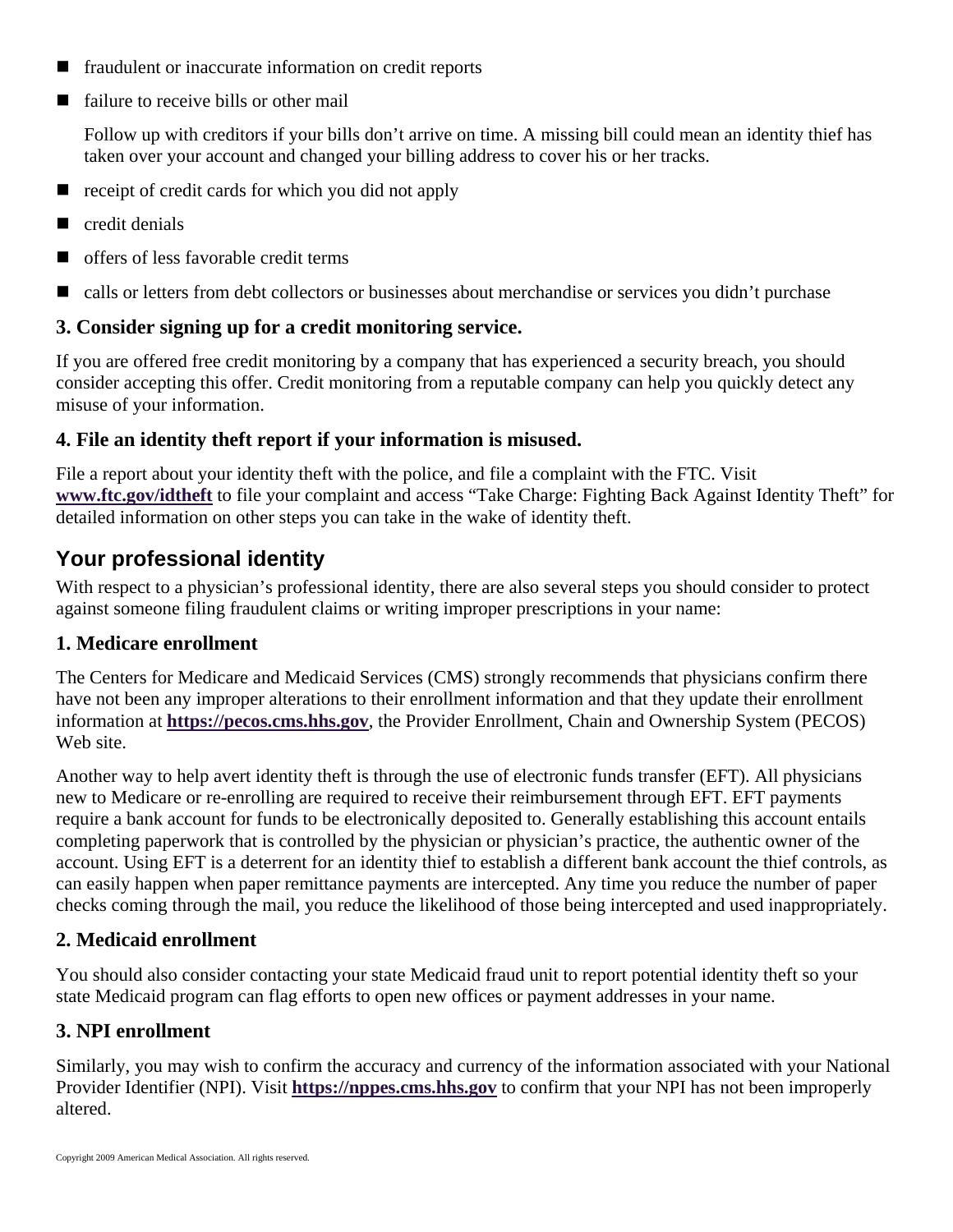**Note:** The Freedom of Information Act requires CMS to make publicly available the content contained in the "Other Provider Identification Numbers," "License Number" and "Employer Identification Number (EIN)" fields. **Do not** report your SSN or the SSNs of other health care providers in these fields. If you need assistance in deleting inappropriately reported SSNs, contact the NPI enumerator at (800) 465-3203.

Remember that the law requires you to keep the following NPI information current by updating changes within 30 days: full name; mailing address, including zip code and associated telephone number; location address, including zip code and associated telephone number; date and place of birth; gender; medical license number(s) and issuing state(s); the name, title and phone number of the person authorized to change the physician's data; and the name, telephone number and e-mail (if available) of the person to be contacted if there are questions about the initial application or any changes to the data.

Finally, if your identity is stolen, you should notify the National Plan and Provider Enumerator System (NPPES) immediately. Although your NPI is intended to be permanent, the NPPES is authorized to deactivate NPIs and issue new ones in the case of identity theft and other limited circumstances.

## **4. Vigilance**

You should instruct your staff to monitor strange activity, such as:

- calls from physicians, pharmacies or other health care providers that involve unknown patients, unlikely prescriptions or other orders
- $\blacksquare$  suspicious health insurer remittances
- $\blacksquare$  communications for patients that you have not seen

The AMA advocates that upon the identification of a security breach involving physicians' social security numbers or other confidential data, health insurers should:

- $\blacksquare$  immediately notify physicians of the security breach
- $\blacksquare$  offer free credit monitoring and adequate identity theft insurance, from more than one company, for at least five years
- publicly report confirmed cases of identify theft linked to the security breach
- $\blacksquare$  provide legal protection and indemnification to physicians for any losses that result from the security breach

The AMA also advocates that the personal information of physicians and other health care practitioners be stored electronically only in encrypted form to reduce the likelihood for future breach and loss of data.

Be sure to notify the American Medical Association (AMA) and your state medical association or national specialty society regarding any potential security breach of your personal data so these organizations can advocate on your behalf and the behalf of other physicians who may have been affected by the security breach.